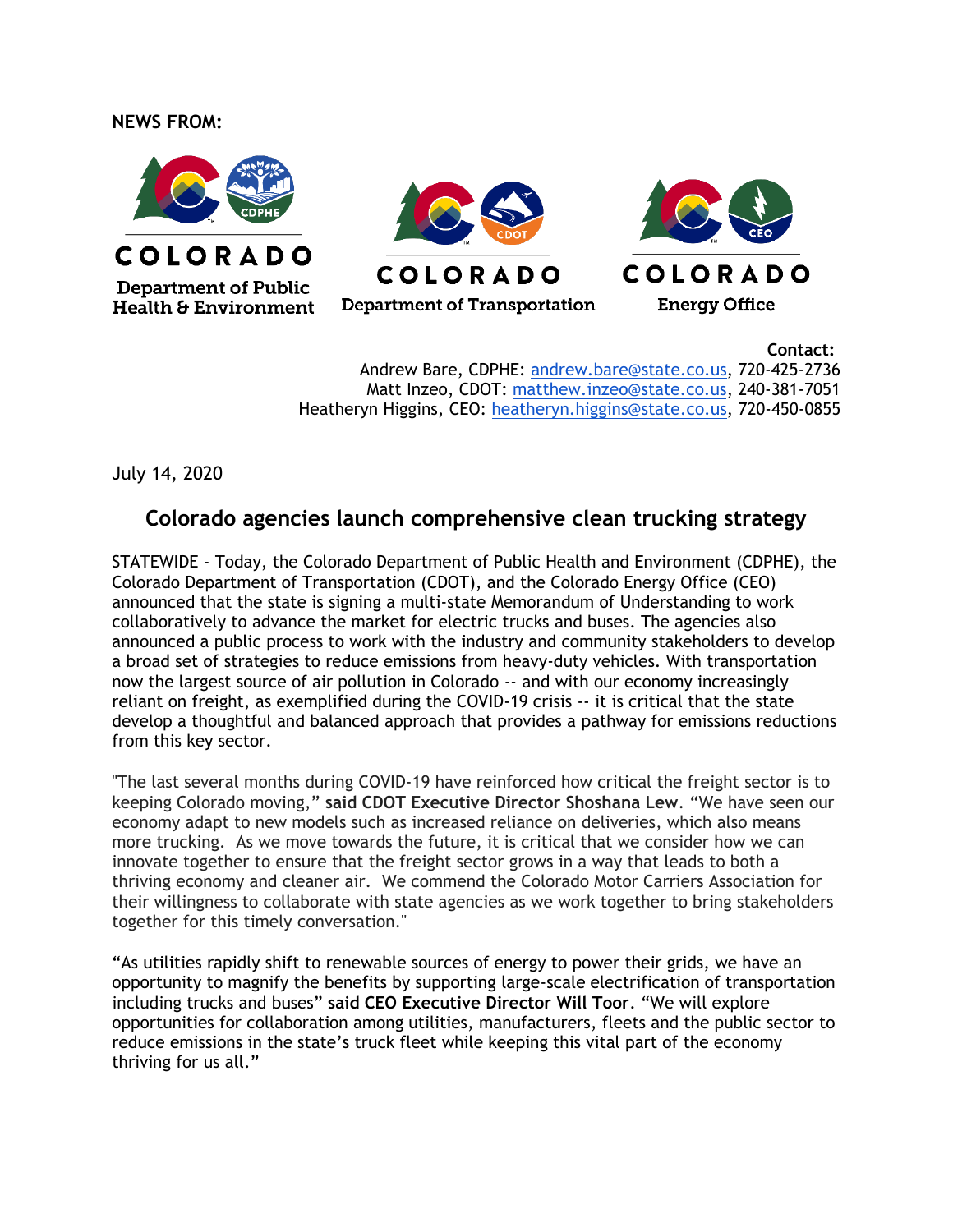"Colorado's legislature has charged the state's Air Quality Control Commission and Air Pollution Control Division to develop comprehensive programs to combat climate change, ozone and other pollutants," **said CDPHE Director of Environmental Programs John Putnam. "**With the transition of the electric power sector, transportation is now our largest source of greenhouse gases and of nitrogen oxide precursors driving our serious ozone nonattainment status. It's also a matter of environmental justice; transportation drives disproportionate pollution burdens in communities like North Denver and Commerce City. We have established a strong track record of working collaboratively with stakeholders to solve these problems creatively and thoughtfully; we are looking to take a similar approach with heavy duty vehicles and trucks."

"The Colorado Motor Carriers Association and the 100,000 people within the trucking industry in Colorado appreciate the importance of improving our environment and air quality," **said CMCA President Greg Fulton**. "Our track record as an industry has been one of continuous improvement with emissions on a new diesel truck being down by 95% from one built in 1988. We are committed to further improving and reducing our emissions not only to meet EPA standards but more importantly to enhance the quality of life for all Coloradoans. We welcome the opportunity to work with the state in a collaborative fashion toward finding the right mix of cost-effective and proven strategies and actions, involving all fuel and power sources, to achieve our common goal of improved air quality. Finally, we recommend that the focus be on incentives and voluntary measures, such as the EPA SmartWay program, which have proven successful in the past not only in our state but elsewhere."

With this announcement, the agencies are committed to a collaborative dialogue regarding development of a balanced approach to clean trucking -- using this draft strategy as a starting point for that conversation. Agencies will engage community stakeholders including, but not limited to: motor carriers, local governments, communities who reside in close proximity to heavy duty freight corridors, truck manufacturers, environmental and public health experts, environmental organizations and others. In addition, the agencies will hold a series of public meetings to help kick off the conversation and identify further opportunities for dialogue.

A copy of the draft strategy is available below.

## **Clean truck strategy document**

Today, the Colorado Department of Public Health and Environment, the Colorado Department of Transportation, and the Colorado Energy Office jointly invite stakeholders including industry, government, communities impacted by high levels of vehicle pollution, and advocacy partners to join us in a dialogue about how we can develop an all-of-the-above strategy towards reducing air pollution and greenhouse gas pollution in this important component of the transportation sector. With transportation now the largest source of air pollution in Colorado -- and with our economy increasingly reliant on freight, as exemplified during the COVID-19 crisis -- it is critical that we develop a thoughtful and balanced approach that provides a pathway for emissions reductions in this critical area.

Colorado agencies' exploration of clean truck policies will begin with analysis and dialogue around a number of key areas, that include: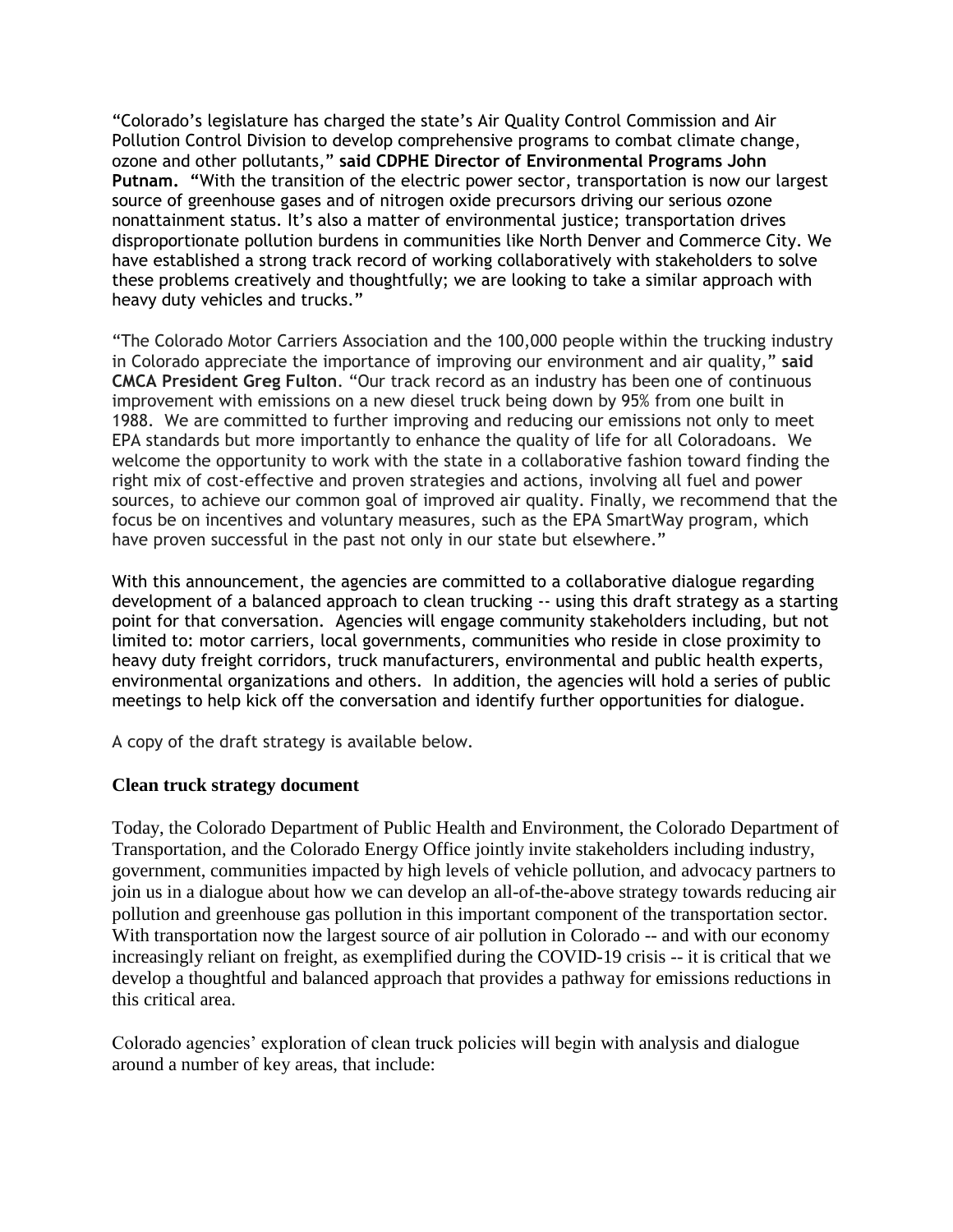- **Accelerating opportunities for fleet turnover within the conventional truck fleet, including diesel emissions reduction strategies:** As motor carriers have noted, decades-old diesel trucks, manufactured prior to the enactment of more recent federal emissions standards for medium and heavy duty trucks, play an outsized role in current fleet emissions. These federal standards were strengthened beginning in [Model Year 2014,](https://urldefense.proofpoint.com/v2/url?u=https-3A__www.nhtsa.gov_laws-2Dregulations_corporate-2Daverage-2Dfuel-2Deconomy&d=DwMFaQ&c=sdnEM9SRGFuMt5z5w3AhsPNahmNicq64TgF1JwNR0cs&r=lHI63qc3V6N6Yi2BWYQ_omaetnmIm9Xd7mPVdWSH-OI&m=hhvDVQAkFeljEOQ4mT3jwN61-xTZSpYz-wokwW8HheQ&s=yqHn8bK_aMIshMw7_G4Wzl4uBUirKSgOy00HuMnsaVI&e=) with a second set of stronger federal standards beginning in [Model Years 2018 or 2021, depending on the](https://urldefense.proofpoint.com/v2/url?u=https-3A__nepis.epa.gov_Exe_ZyPDF.cgi_P100P7NL.PDF-3FDockey-3DP100P7NL.PDF&d=DwMFaQ&c=sdnEM9SRGFuMt5z5w3AhsPNahmNicq64TgF1JwNR0cs&r=lHI63qc3V6N6Yi2BWYQ_omaetnmIm9Xd7mPVdWSH-OI&m=hhvDVQAkFeljEOQ4mT3jwN61-xTZSpYz-wokwW8HheQ&s=q9fTF__pBPySiMVhrITRxVgNU5frT5_cUB0YohDyvqg&e=)  [class of vehicles.](https://urldefense.proofpoint.com/v2/url?u=https-3A__nepis.epa.gov_Exe_ZyPDF.cgi_P100P7NL.PDF-3FDockey-3DP100P7NL.PDF&d=DwMFaQ&c=sdnEM9SRGFuMt5z5w3AhsPNahmNicq64TgF1JwNR0cs&r=lHI63qc3V6N6Yi2BWYQ_omaetnmIm9Xd7mPVdWSH-OI&m=hhvDVQAkFeljEOQ4mT3jwN61-xTZSpYz-wokwW8HheQ&s=q9fTF__pBPySiMVhrITRxVgNU5frT5_cUB0YohDyvqg&e=) Continuing to pursue a variety of strategies to ensure that the diesel fleet is as clean as possible should be an important component of a clean truck strategy. Colorado is exploring a number of opportunities to design and support a public-private partnership program that focuses on displacing high emitting diesel trucks with cleaner models. This could be structured to increasingly reward models that meet the most rigorous emissions standards.
- **Developing infrastructure to support zero emission vehicles in medium and heavy duty fleets:** As zero emission vehicle truck technologies including electrification and hydrogen fuel cells proliferate, their success will depend on a robust network of charging and fueling infrastructure. Colorado looks forward to working with utilities and other industry partners to identify a strategy for supporting this sector with charging and fueling infrastructure;
- **Incorporating clean technologies into key freight corridors and highway projects and developing a strategy for medium/heavy duty ZEV fueling infrastructure along these critical routes:** As we consider the future of Colorado's infrastructure, it is critical that we support trucking along corridors that are important to our freight network. This includes features such as runaway truck ramps and signage to designate steep grades and other safety concerns, and it should also incorporate improvements that facilitate cleaner trucking -- be it fueling infrastructure or elements that can help reduce pollution along those corridors. We look forward to discussing how to incorporate features into our freight corridors and transportation projects that can improve air quality as we move freight safely and efficiently. This will include a careful look at the siting for charging and hydrogen fueling infrastructure, working with utilities and other industry partners, with a focus on areas of the state where medium and heavy duty fleet operations with potential to be early adopters are concentrated.
- **Exploring opportunities for cleaner fleets:** Across the country, major fleets such as UPS and Amazon are leading by example through planning large scale procurement of electric trucks. We invite major fleet owners to engage in a discussion about how best to support large scale transition to ZEV fleets, including identifying what vehicle classes work best for early adoption, and what complementary policies can support fleet transition. We also invite shippers and carriers to explore acquisition of refrigerated trailers with electric standby units as well as having the necessary charging system to support those units at distribution or receiving sites.
- **Exploring potential adoption of Advanced Clean Truck standards for medium and heavy trucks:** As manufacturers introduce new ZEV technologies into the market, we must explore all options to ensure that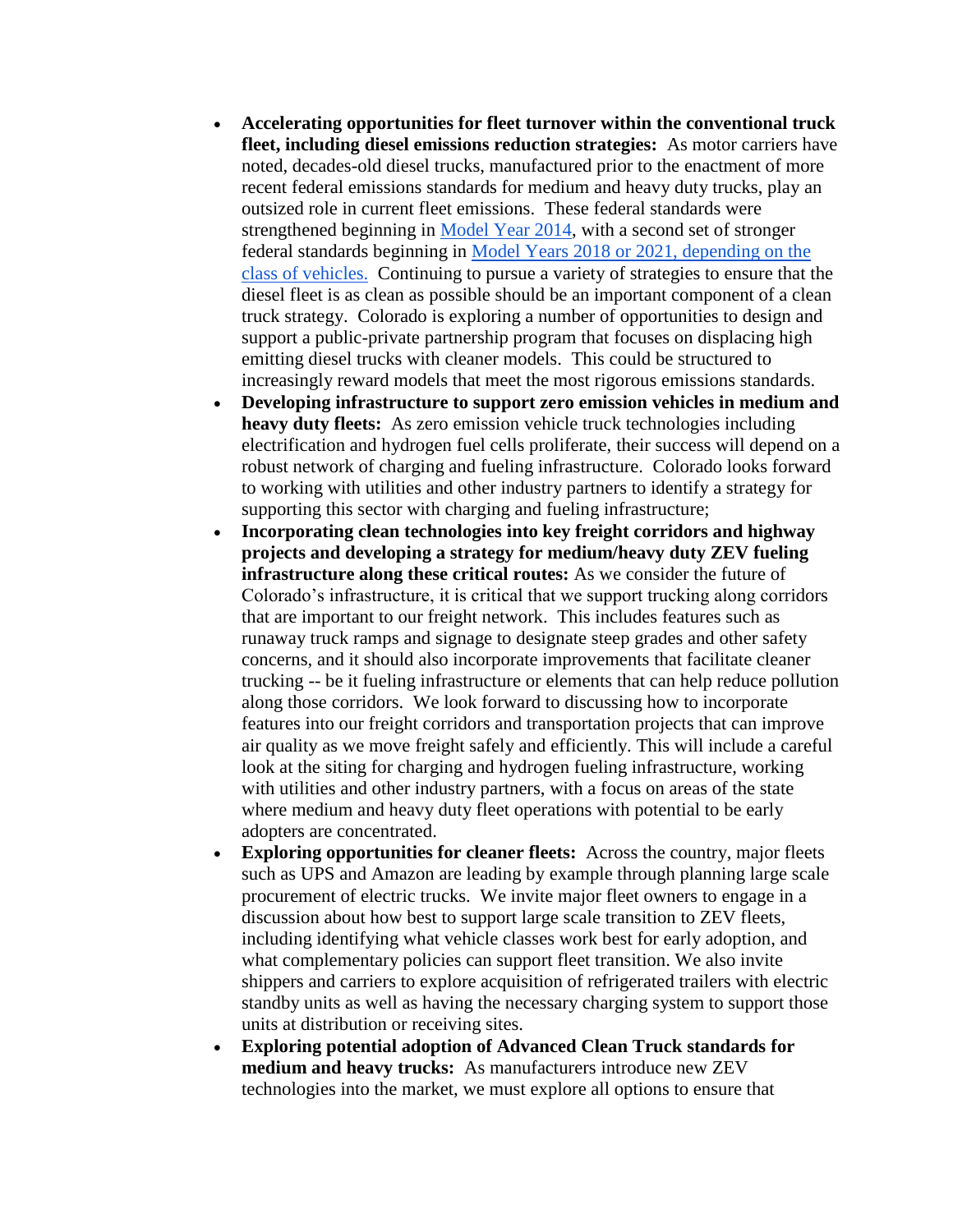Colorado truck consumers have access to innovations that are being made available elsewhere in the country. Thus, as other states explore Advanced Clean Truck regulations, Colorado is beginning an analysis of its own as to both the pros and cons of joining the program, as well as potential regulatory flexibilities that may be allowable under the Clean Air Act should Colorado pursue rulemaking.

- **Exploring Emission Reductions for Last Mile Freight Delivery and Pickup and Deployment of Sustainable Options:** Both locally and on the internet, home and business deliveries have increased substantially. Downtown business areas have been affected. As we seek to reduce emissions in those areas, diminish congestion and make those areas more pedestrian-friendly, it is important that we work with logistics companies and businesses on a series of strategies to achieve those objectives. These include the greater adoption of cleaner and zero emission vehicles, use of routing optimization software, providing advanced parking solutions for deliveries, establishing freight consolidation centers, encouraging off-peak deliveries, and creating strategies to reduce dwell time and idling.
- **Working with and Assisting Truck Dealerships and Private Maintenance Shops in Supporting Workforce Development and ZEV Vehicle Implementation**: Moving toward ZEV vehicles will require some significant investments on the part of truck dealers, private repair shops, and fleets with their own on-site maintenance. These groups will need to retrofit and upgrade their facilities to perform maintenance on these vehicles, as well as train mechanics and other personnel to service them. This could be part of a larger workforce development effort targeted at increasing the number of mechanics and technicians. It is critical that the State work with these different maintenance operations on how we can better support the movement toward more ZEV trucks.
- **Encouraging Private Fleets to Become Partners in the Voluntary EPA SmartWay Program:** The SmartWay Transport Partnership is a collaborative program among logistics companies and the EPA. It helps companies to adopt and implement technologies and strategies that will reduce emissions and improve fuel efficiency.
- **Leading by example through green procurement:** The State is committed to "walking the walk" and will take a leading role toward reducing emissions from medium and heavy-duty trucks, both in its own fleet and with those private fleets with which it conducts business. The State is already working to turn over its light duty fleet to ZEV and more efficient fleet vehicles – including reducing the footprint of vehicles, where possible, to categories that are available in more efficient models. As more ZEV and hybrid options become available in the medium and heavy duty market, state procurement targets should look to these vehicle classes as well. Further, the state will explore whether there are options to improve air quality performance on its projects during construction.